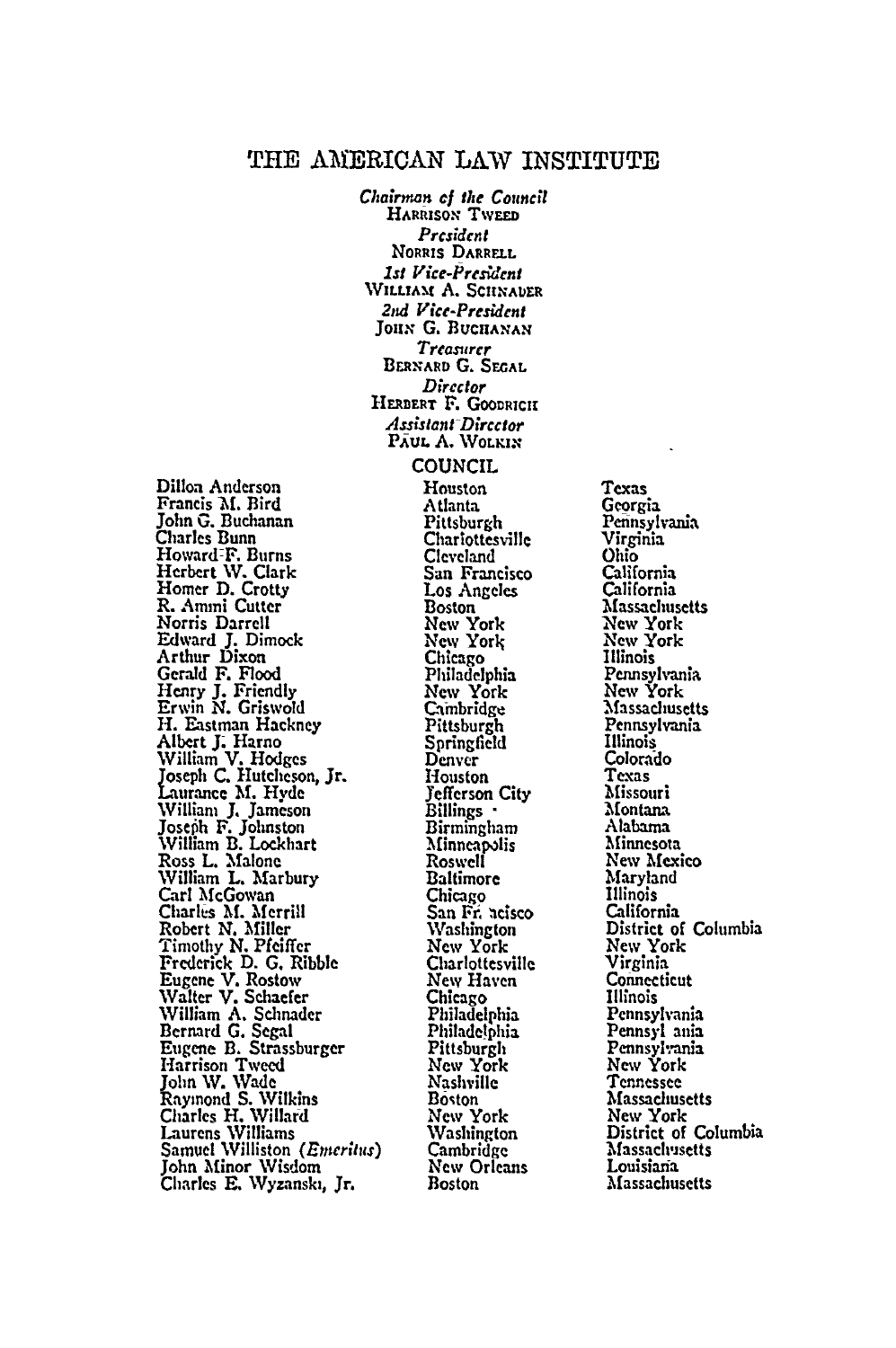# REPORTORIAL STAFF

#### Réborters

HERBERT WECHSLER, Chief Reporter, Columbia University School of Law, New York, N.Y.

Louis B, SCHWARTZ, University of Pennsylvania Law School, Philadelphia, Pa.

#### Associate:Reporters

MORRIS PLOSCOWE, New York, N.Y.

(Tentative Draft No. 2, Articles 5, 7, 301) PAUL W. TAPPAN, New York University, New York, N. Y.

(Sentencing and Treatment of Offenders; Organization of Correction)

### Special Consultants

FRANCIS A. ALLEN, University of Chicago Law School, Chicago, Ill. (Sections 2.07, 3.07 and 6.04) SANFORD BATES, Penningten, N. J.

(Sentencing and Treatment of Offenders; Organization of Correction) REX A. COLLINGS, J., University of California School of Law, Berkeley, Cal. (Articles 210, 211, 212, 250 and 251)

FRANK P. GRAD, Columbia Unives ity School of Law, New York, N. Y. (Sentencing and Treatment of Offenders; Organization of Correction)

MANFRED S. GUTTMACHER, M.D., Baltimore, Md. (Article 4) WILLIAM K. JONES, Columbia University School of Law, New York, N. Y. (Article 5)

ROBERT E. KNOWLTON, Rutgers University Law School, Newark, N. J. (Articles 213, 223, 224 and 241)

HAROLD KORN, New York, N.Y.

(Article-5) MONRAD G. PAULSEN, Columbia University School of Law, New York, N. Y.

(Sections 2.08, 2.09, 2.10 and 2.13)

FRANK J. REMINGTON, University-of Wisconsin School of Law, Madison, Wis. (Sections 1.03, 1.06-1.11)

THORSTEN SELLIN, University of Pennsylvania, Philadelphia, Pa. (Tentative Draft No. 3; The Death Penalty)

Louis H. Swartz, New York, N.Y.

(Article 4; Sentencing and Treatment of Offenders) GLANVILLE WILLIAMS Jesus College, Cambridge University, England

(Article 3)

#### Research Associates (1953-1962)

PAUL BERGER (1953) RUSSELL E. BROOKS (1961-2) YALE KAMISAR (1953) LEE  $K$ <sub>0</sub>  $\lambda$ <sub>2</sub> (1956-7) PAULA MARKOWITZ (1957-8) ARTHUR R. PEARCE (1954-5)

CURTIS R. REITZ (1954-5) ARTHUR ROSETT (1958-9) RUTH SCHWARTZMAN (1953-5) DONNA J. SHELLABERGER (1954-7) MAX SINGER (1956-7)

 $(i\triangledown)$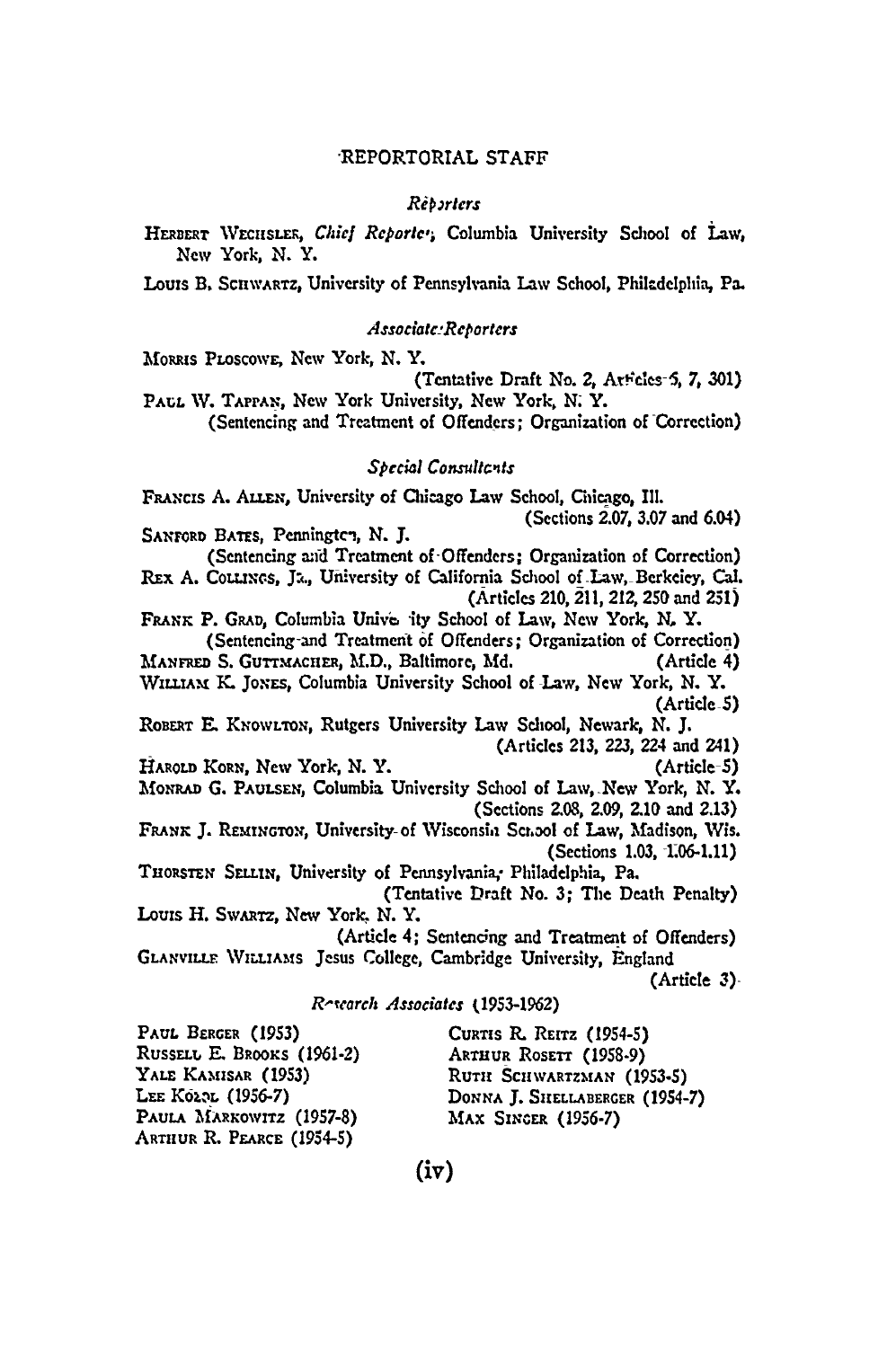## CRIMINAL LAW ADVISORY COMMITTEE

- FRANCIS A. ALLEN, Professor of Law, University of Chicago Law School, Chicago, **III.**
- **SANFORD BATES,** Consultant in Administration, formerly Commissioner, Department of Institutions and Agencies, State of New Jersey, Pennington, **N. J.**
- **DALE E. BENNEIT,** Professor of Lw, Louisiana State University Law School, Baton Rouge, **La.**
- JAMES V. BENNETT, Director, Rureau of Prisons, Department of Justice, Washington, D. **C.**
- **CURTIS** Bon, Justice, Supreme Court of Pennsylvania, Philadelphia, Pa.
- **CuARLES D. BREiTEL,** Justice, New York Supreme Court, New York, **N.** Y.
- **ERNEST NV. BURGESS,** Professor of Sociology, University of Chicago, Chicago, Ill. **LEON..RD** S. **CoTTRELL,** Russell Sage Foundation, New York, **N.** Y.
- **SAMUz.L DASH,** Formerly District Attorney of -Philadelphia, Philadelphia, Pa.
- GEORGE IL **DESSION,** Professor of Law, Yale Law School, New Haven, Conn. (Deceased 1955).
- **EDwARD- J** Dimocic, Judge, United-States District Court, Southern District **of N.** Y.,\_New York, **N.** *Y.*
- **RIcHARD C DONNELLY,** Professor of Law, kal. **Law** School, New Haven, Conn.
- **GERALD** F. FLOOD, Judge, Superior Court of Pennsylvania, Philadelphia, Pa.
- LAWRENCE **Z. FREEDMAN,** M.D., Professor of -Psychiatry, University of Chicago, Chicago, **Ill.**
- **STANLEY** H. FUL, Judge, New York Court of Appeals, New York, **N.** Y. (to 1961).
- **SHELDON** GLuEcx, Professor of Law, Law School of Harvard University, Cambridge, Mass.
- **MANFRED S. GUTTMACHER, M.D., Ihief Medical Officer, Supreme Bench of** Baltimore, Baltimore, Md.
- LEARNED **HAND,** Judge, United States Court of Appeals, Second Circuit, New York, N. Y. (Deceased 1961).
- ALBERT J. HARNO, Springfield, Ill.
- **HENRY** M. **HART,** Professor of Law, Law School of Harvard University, Cambridge, Mass.
- KENNETH D. JOHNSON, Dean, New York School of Social Work, New York, **N.** Y. (Deceased **19\$8).**
- **FLOkENCE M1. KELLEY,** Presiding Justice, Donestic Relations Court, New York City, New York, **N.** Y.
- **Tno.AS D. )b!cBRIDE,** Former Justice, Supreme Court of Pennsylvania, Philadelphia, Pa.
- JEROME MICHAEL, Professor of Law, Columbia University School of Law, New York, N. Y. (Deceased 1953).
- **LLOYD** OHLIN, Professor, New York School of Social Work, New York, **N.** Y.